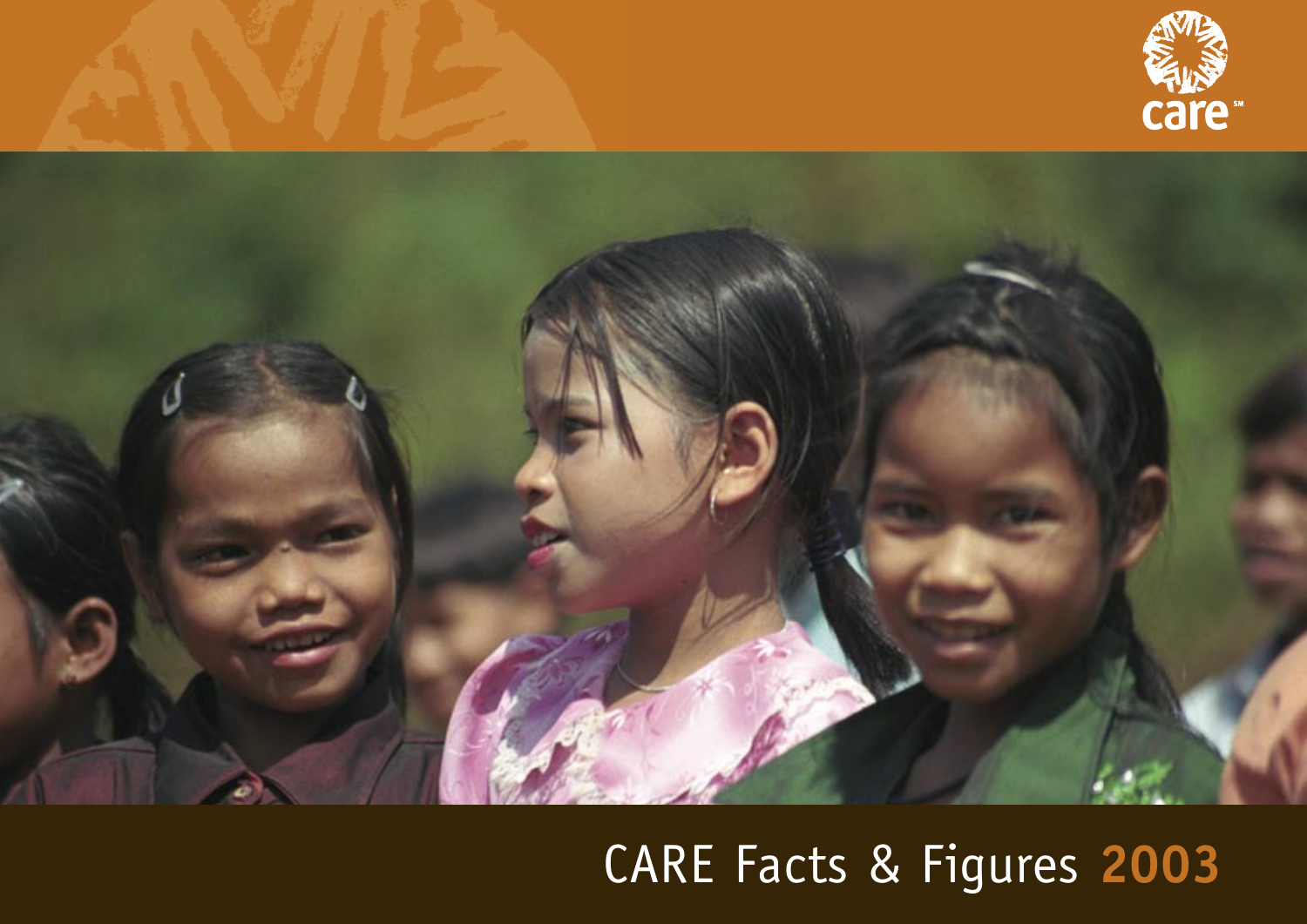

# The world of CARE

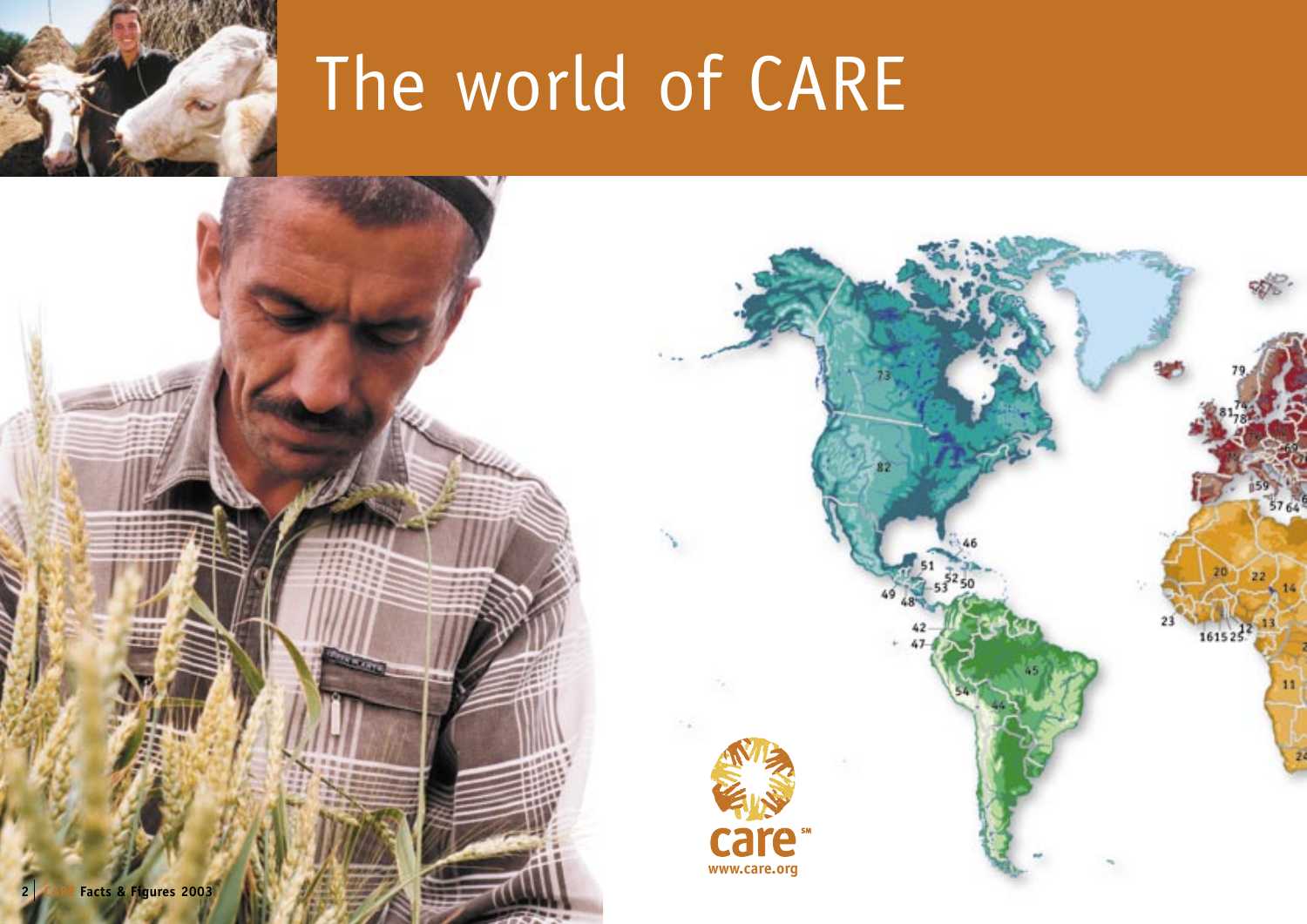The world of CARE **CARE International Member countries : 71 Australia 72 Austria 73 Canada**

**75 France 76 Germany 77 Japan 78 Netherlands**

**74 Denmark**

**79 Norway 80 Thailand 81 United Kingdom 82 United States** (Member as from 1 January 2003)





### **Countries with ongoing CARE programming:**

| east and<br>central africa | southern and<br>west africa | asia           | latin america<br>and the caribbean | middle east<br>and europe                        |
|----------------------------|-----------------------------|----------------|------------------------------------|--------------------------------------------------|
| 1 Burundi                  | 11 Angola                   | 28 Afghanistan | 44 Bolivia                         | 55 Albania                                       |
| 2 Democratic               | 12 Benin                    | 29 Pakistan    | 45 Brazil                          | 57 Bosnia /                                      |
| Republic of<br>Congo       | 13 Cameroon                 | 30 Bangladesh  | 46 Cuba                            | Herzegovina                                      |
| 3 Eritrea                  | 14 Chad                     | 31 Cambodia    | 47 Ecuador                         | 58 Bulgaria                                      |
| 4 Ethiopia                 | 15 Ghana                    | 33 East Timor  | 48 El Salvador                     | 59 Croatia                                       |
| 5 Kenya                    | 16 Ivory Coast              | 34 India       | 49 Guatemala                       | 60 Egypt                                         |
| 6 Rwanda                   | 17 Lesotho                  | 35 Indonesia   | 50 Haiti                           | 61 Georgia                                       |
| 7 Somalia                  | 18 Madagascar               | 36 Laos        | 51 Honduras                        | 62 Iraq                                          |
| 8 Sudan                    | 19 Malawi                   | 37 Myanmar     | 52 Jamaica                         | 63 Jordan                                        |
|                            | 20 Mali                     | 38 Nepal       | 53 Nicaragua                       | 64 Kosovo*                                       |
| 9 Tanzania                 | 21 Mozambique               | 39 Philippines | 54 Peru                            | 65 Macedonia                                     |
| 10 Uganda                  | 22 Niger                    | 40 Sri Lanka   | 42 Colombia                        | 66 Russian<br><b>Federation</b>                  |
|                            | 23 Sierra Leone             | 41 Tajikistan  |                                    | 67 West Bank /                                   |
|                            | 24 South Africa             | 80 Thailand    |                                    | Gaza                                             |
|                            | 25 Togo                     | 43 Vietnam     |                                    | 68 Yemen                                         |
|                            | 26 Zambia                   |                |                                    | 69 Serbia                                        |
|                            | 27 Zimbabwe                 |                |                                    | Montenegro                                       |
|                            |                             |                |                                    | 70 Romania                                       |
|                            |                             |                |                                    | *Under UN Transitional<br>Administration (UNMIK) |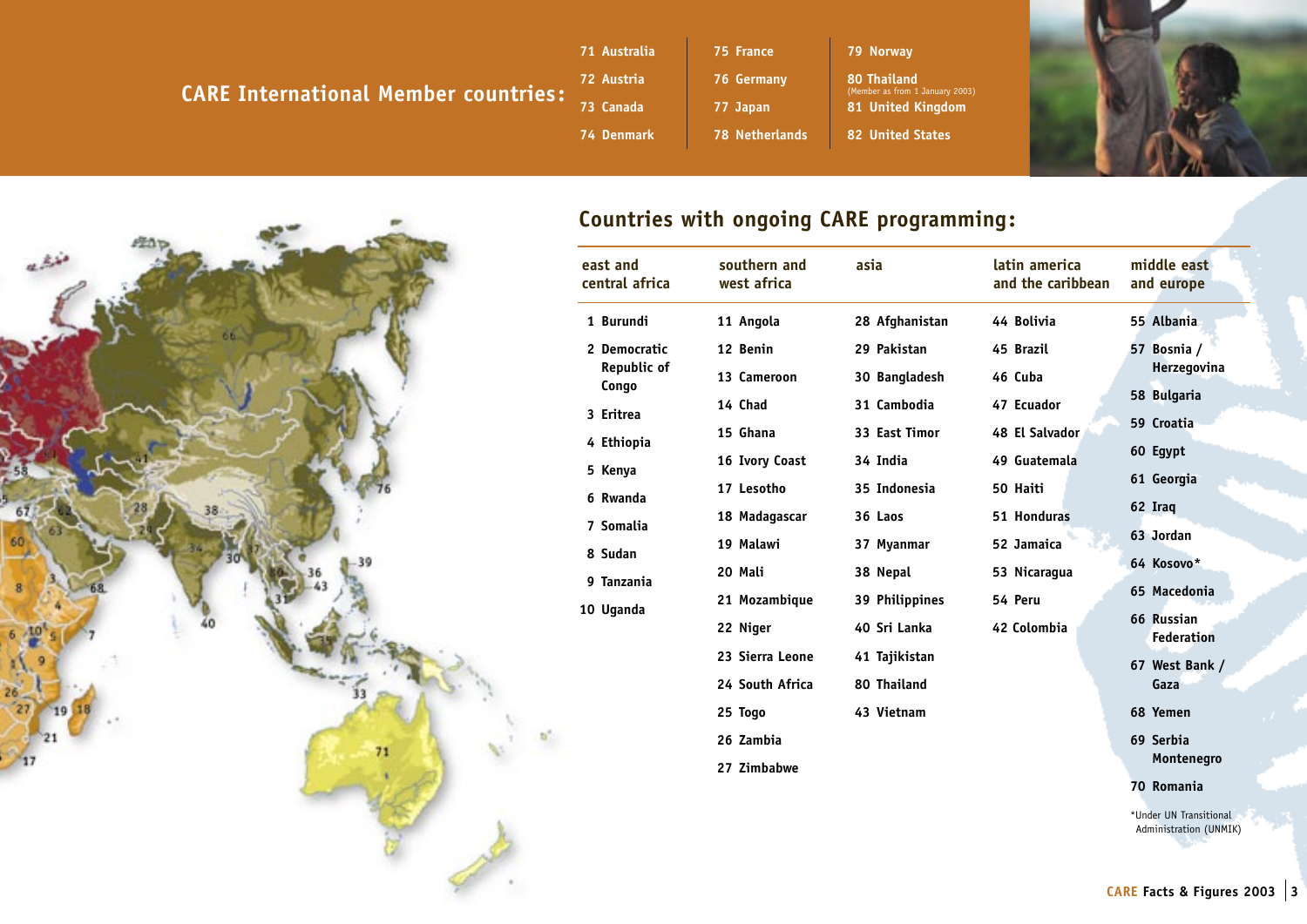

#### **COMBINED STATEMENT OF ACTIVITY AND NET ASSETS FOR THE YEAR ENDED JUNE 30, 2003 - USD**

|                                                                        | <b>CARE</b><br>Australia | <b>CARE</b><br>Canada | <b>CARE</b><br><b>Danmark</b> | <b>CARE</b><br>Deutsch- | <b>CARE</b><br><b>France</b> | <b>CARE</b><br>Japan | <b>CARE</b><br><b>Nederland</b> | <b>CARE</b><br>Norge | <b>CARE</b><br><b>Osterreich</b> | <b>CARE</b><br>Int'l UK | <b>CARE</b><br><b>Raks Thai</b> | <b>CARE</b><br><b>USA</b> | <b>CARE Int'l</b><br>Secretariat | Comb.<br>Adj. | <b>Total</b><br>2003 | <b>Total</b><br>2002 |
|------------------------------------------------------------------------|--------------------------|-----------------------|-------------------------------|-------------------------|------------------------------|----------------------|---------------------------------|----------------------|----------------------------------|-------------------------|---------------------------------|---------------------------|----------------------------------|---------------|----------------------|----------------------|
| <b>SUPPORT AND REVENUE</b>                                             |                          |                       |                               |                         |                              |                      |                                 |                      |                                  |                         |                                 |                           |                                  |               |                      |                      |
| Agricultural commodities                                               | $\mathbf 0$              | $\mathbf 0$           | $\mathbf 0$                   | $\mathbf 0$             | $\mathbf 0$                  | $\mathbf 0$          | $\mathbf 0$                     | $\mathbf 0$          | $\Omega$                         | $\mathbf 0$             | $\mathbf{0}$                    | 87.694                    | $\mathbf 0$                      | $\mathbf{0}$  | 87.694               | 85.925               |
| Donor contributions                                                    | 2.753                    | 3.779                 | 607                           | 2.828                   | 3.495                        | 212                  | 76                              | 1.953                | 1.722                            | 8.416                   | 302                             | 95.575                    | $\mathbf 0$                      | $\mathbf{0}$  | 121.718              | 82.060               |
| Programs contracted with mem-<br>ber organizations                     | 21.240                   | 46.295                | $\mathbf 0$                   | $\Omega$                | $\mathbf{0}$                 | $\mathbf{0}$         | $\mathbf 0$                     | $\Omega$             | $\Omega$                         | $\mathbf 0$             | $\Omega$                        | 87.720                    | $\Omega$                         | $-155.255$    | $\mathbf 0$          | $\mathbf 0$          |
| Contributions in kind                                                  | 35                       | 34.269                | $\mathbf 0$                   | $\overline{c}$          | 10                           | $\mathbf 0$          | $\mathbf 0$                     | $\Omega$             | $\mathbf 0$                      | $\mathbf 0$             | $\mathbf{1}$                    | 4.125                     | $\mathbf 0$                      | $\mathbf{0}$  | 38.442               | 13.169               |
| Government and non-governmen-<br>tal agencies grants                   | 9.414                    | 32.730                | 7.059                         | 8.358                   | 7.711                        | 349                  | 21.543                          | 8.406                | 5.701                            | 65.735                  | 465                             | 239.475                   | $\mathbf{0}$                     | $\mathbf{0}$  | 406.945              | 327.661              |
| Interest and other income                                              | 212                      | 1.270                 | 185                           | 513                     | 71                           | 74                   | 1.544                           | 80                   | 37                               | 521                     | 40                              | 9.888                     | 32                               | $-32$         | 14.434               | 11.384               |
| Administrative support                                                 | $\mathbf 0$              | $\mathbf 0$           | 743                           | 156                     | 528                          | 0                    | 454                             | 238                  | $\mathbf 0$                      | $\mathbf 0$             | $\mathbf 0$                     | $\overline{0}$            | 2.170                            | $-4.288$      | 0                    | 0                    |
| <b>Total support and revenue</b>                                       | 33.653                   | 118.344               | 8.594                         | 11.858                  | 11.815                       | 636                  | 23.616                          | 10.675               | 7.460                            | 74.672                  | 808                             | 524.477                   | 2.201                            | $-159.575$    | 669.233              | 520.199              |
| <b>EXPENSES</b>                                                        |                          |                       |                               |                         |                              |                      |                                 |                      |                                  |                         |                                 |                           |                                  |               |                      |                      |
| Development program activities<br>and disaster and emergency<br>relief | 30.993                   | 112.238               | 6.083                         | 11.118                  | 9.708                        | 535                  | 21.543                          | 8.506                | 6.009                            | 64.376                  | 675                             | 436.672                   | $\overline{0}$                   | $-155.255$    | 553.200              | 452.677              |
| Supporting services and other<br>expenses                              | 2.236                    | 5.902                 | 1.478                         | 2.941                   | 2.103                        | 160                  | 1.500                           | 2.050                | 1.873                            | 7.504                   | 11                              | 52.988                    | 2.206                            | $-4.320$      | 78.630               | 72.607               |
| <b>Total expenses</b>                                                  | 33.230                   | 118.141               | 7.560                         | 14.059                  | 11.811                       | 694                  | 23.043                          | 10.556               | 7.882                            | 71.880                  | 686                             | 489.660                   | 2.206                            | $-159.575$    | 631.830              | 525.284              |
| <b>EXCESS (DEFICIENCY)</b>                                             | 423                      | 203                   | 1.034                         | $-2.201$                | 4                            | $-59$                | 574                             | 119                  | $-421$                           | 2.792                   | 122                             | 34.817                    | $-5$                             | $\mathbf{0}$  | 37.403               | $-5.085$             |
| Net assets, beginning of year                                          | 1.240                    | 2.266                 | 79                            | 2.823                   | 54                           | 1.246                | 352                             | 15                   | 1.119                            | 3.227                   | 1.157                           | 181.356                   | 902                              |               | 195.834              | 212.918              |
| Other changes                                                          | $-5$                     |                       | $-491$                        | 520                     | 1.020                        | $-1$                 | $\mathbf 0$                     | 154                  | 143                              | 217                     | 0                               | 6.209                     |                                  |               | 7.767                | $-11.806$            |
| Currency translation adjustment                                        | 141                      | 88                    | 13                            | 468                     | 3                            | 63                   | 58                              | 6                    | $-1$                             | 315                     | $\mathbf{1}$                    | $\mathbf 0$               | $\mathbf 0$                      |               | 1.155                | $-192$               |
| Net assets, end of year                                                | 1.799                    | 2.557                 | 635                           | 1.611                   | 1.082                        | 1.250                | 984                             | 294                  | 840                              | 6.551                   | 1.280                           | 222.382                   | 897                              | $\Omega$      | 242.160              | 195.834              |
|                                                                        |                          |                       |                               |                         |                              |                      |                                 |                      |                                  |                         |                                 |                           |                                  |               |                      |                      |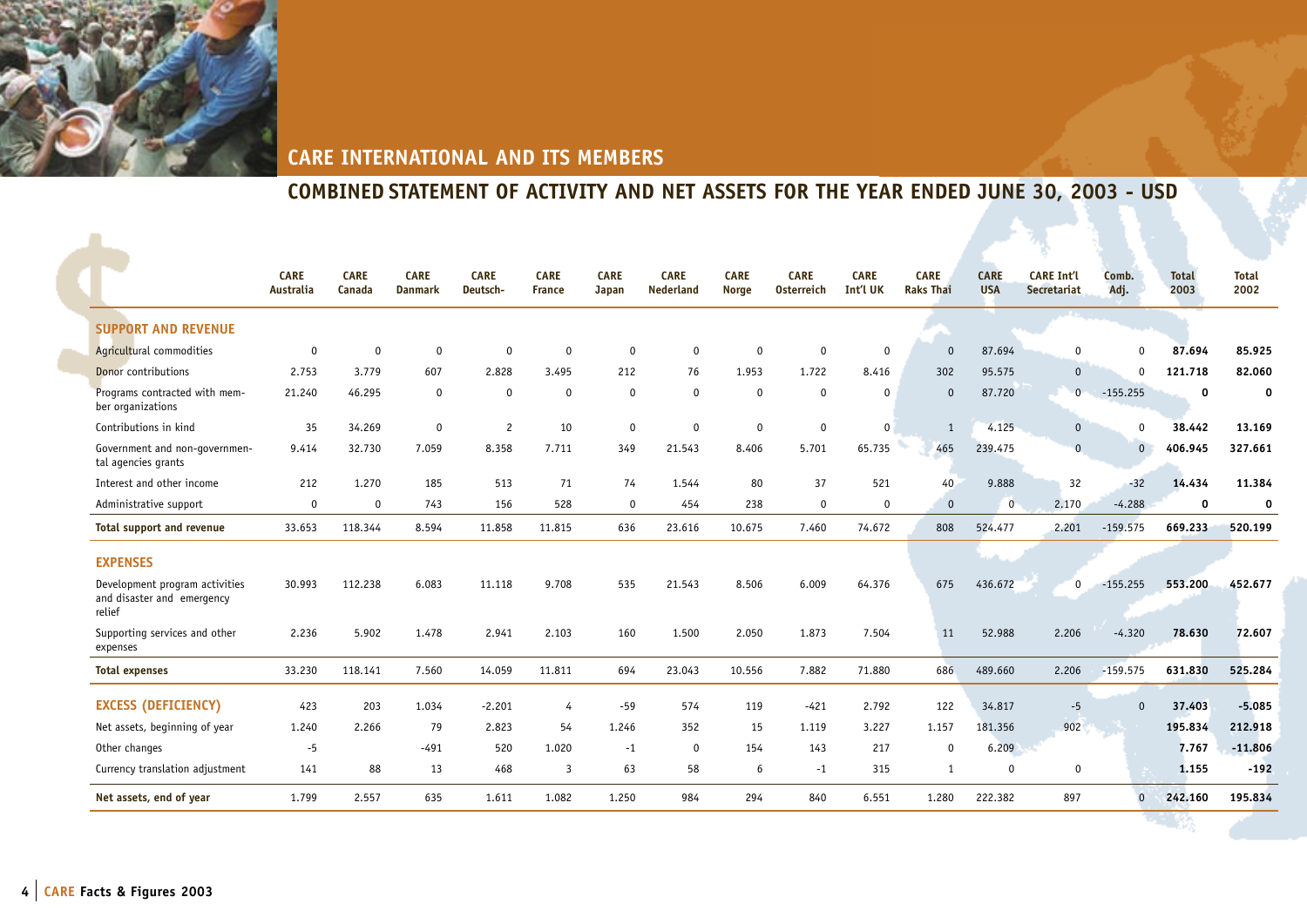

# **COMBINED BALANCE SHEET FOR THE YEAR ENDED JUNE 30, 2003 - USD**

|                                                                | <b>CARE</b><br>Australia | <b>CARE</b><br>Canada | <b>CARE</b><br><b>Danmark</b> | <b>CARE</b><br><b>Deutschland</b> | <b>CARE</b><br><b>France</b> | <b>CARE</b><br>Japan | <b>CARE</b><br>Nederland | <b>CARE</b><br>Norge | <b>CARE</b><br>Osterreich | <b>CARE</b><br>Int'l UK | <b>CARE</b><br><b>Raks Thai</b> | <b>CARE</b><br><b>USA</b> | <b>CARE Int'l</b><br>Secretariat | Comb.<br>Adj. | <b>Total</b><br>2003 | <b>Total</b><br>2002 |
|----------------------------------------------------------------|--------------------------|-----------------------|-------------------------------|-----------------------------------|------------------------------|----------------------|--------------------------|----------------------|---------------------------|-------------------------|---------------------------------|---------------------------|----------------------------------|---------------|----------------------|----------------------|
|                                                                |                          |                       |                               |                                   |                              |                      |                          |                      |                           |                         |                                 |                           |                                  |               |                      |                      |
| <b>ASSETS</b>                                                  |                          |                       |                               |                                   |                              |                      |                          |                      |                           |                         |                                 |                           |                                  |               |                      |                      |
| Cash and short term investments                                | 10.342                   | 13.772                | 1.978                         | 2.803                             | 1.959                        | 246                  | 3.940                    | 2.292                | 3.677                     | 5.263                   | 1.774                           | 213.017                   | 833                              |               | 261.895              | 240.690              |
| Receivables from governmental<br>and non-governmental agencies | 1.699                    | 15.451                | 1.323                         | 3.478                             | 1.909                        | 6                    | 15.091                   | 227                  | 182                       | 7.365                   | 48                              | 61.608                    | 288                              | $-12.392$     | 96.282               | 57.582               |
| Deposits and other assets                                      | 152                      | 3.651                 | 13                            | 34                                | 150                          | 1.030                | 148                      | $\mathbf{0}$         | 1.292                     | 326                     | 46                              | 169.934                   | 149                              | $\Omega$      | 176.926              | 160.605              |
| Property and equipment, net                                    | 293                      | 2.662                 | 205                           | 99                                | 70                           | $\Omega$             | 43                       | 117                  | 65                        | 1.095                   | 484                             | 10.146                    | 20                               |               | 15.298               | 11.104               |
| <b>Total assets</b>                                            | 12.485                   | 35.536                | 3.520                         | 6.413                             | 4.087                        | 1.282                | 19.222                   | 2.637                | 5.216                     | 14.048                  | 2.353                           | 454.705                   | 1.289                            | $-12.392$     | 550.400              | 469.981              |
| <b>LIABILITIES AND FUND BALANCE</b>                            |                          |                       |                               |                                   |                              |                      |                          |                      |                           |                         |                                 |                           |                                  |               |                      |                      |
| Accounts payable and accrued<br>expenses                       | 679                      | 6.461                 | $\mathbf{0}$                  | 97                                | 624                          |                      | 323                      | 41                   | 991                       | 893                     | 259                             | 42.059                    | 264                              | $-12.392$     | 40.308               | 53.611               |
| Social and fiscal liabilities                                  |                          |                       | $\overline{0}$                | 0                                 | $\Omega$                     | 5                    | $\Omega$                 | $\Omega$             | $\Omega$                  | $\Omega$                | $\Omega$                        | 15.351                    | 127                              |               | 15.483               | 14.798               |
| Advances by governmental and<br>non-governmental agencies      | 9.448                    | 25.896                | 2.701                         | 4.564                             | 2.380                        | 20                   | $\Omega$                 | 2.257                | 1.983                     | $\mathbf{0}$            | 586                             | 133.859                   | 0                                |               | 183.694              | 157.468              |
| Debt and other liabilities                                     | 560                      | 622                   | 184                           | 141                               | 0                            | 0                    | 17.915                   | 45                   | 1.401                     | 6.604                   | 228                             | 41.054                    | 0                                | $\Omega$      | 68.754               | 48.270               |
| <b>Total liabilities</b>                                       | 10.686                   | 32.979                | 2.885                         | 4.802                             | 3.005                        | 32                   | 18.238                   | 2.343                | 4.376                     | 7.497                   | 1.073                           | 232.323                   | 391                              | $-12.392$     | 308.240              | 274.148              |
| Net assets                                                     | 1.799                    | 2.557                 | 635                           | 1.611                             | 1.082                        | 1.250                | 984                      | 294                  | 840                       | 6.551                   | 1.280                           | 222.382                   | 897                              | 0             | 242.160              | 195.834              |
| <b>Total labilities and net assets</b>                         | 12.485                   | 35.536                | 3.520                         | 6.413                             | 4.087                        | 1.282                | 19.222                   | 2.637                | 5.216                     | 14.048                  | 2.353                           | 454.705                   | 1.289                            | $-12.392$     | 550.400              | 469.981              |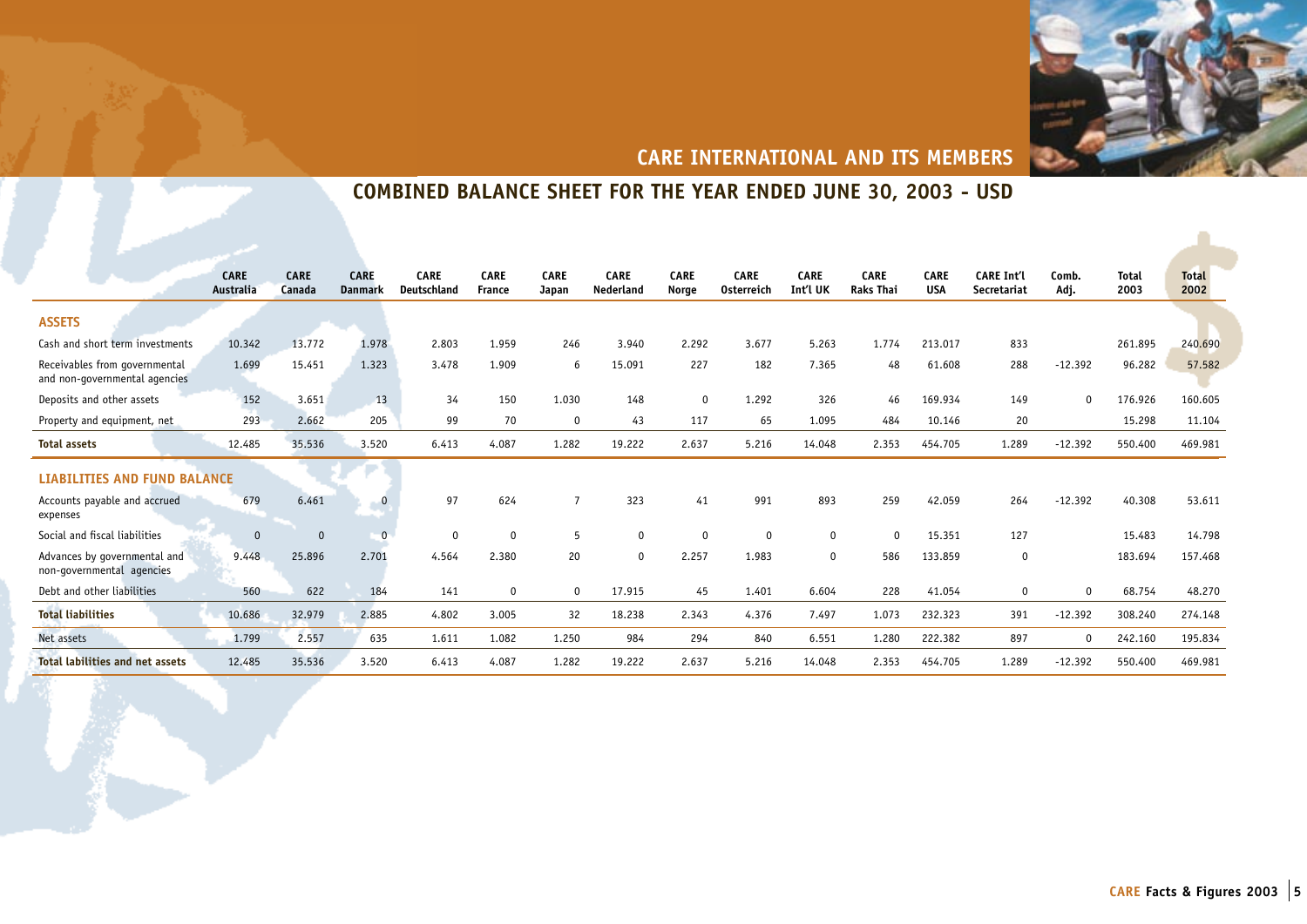

# **COMBINED STATEMENT OF ACTIVITY AND NET ASSETS FOR THE YEAR ENDED JUNE 30, 2003 - EURO**

|                                                                        | <b>CARE</b><br>Australia | <b>CARE</b><br>Canada | <b>CARE</b><br><b>Danmark</b> | <b>CARE</b><br>Deutsch- | <b>CARE</b><br><b>France</b> | <b>CARE</b><br><b>Japan</b> | <b>CARE</b><br><b>Nederland</b> | <b>CARE</b><br>Norge | <b>CARE</b><br><b>Osterreich</b> | <b>CARE</b><br>Int'l UK | <b>CARE</b><br><b>Raks Thai</b> | <b>CARE</b><br><b>USA</b> | <b>CARE Int'l</b><br>Secretariat | Comb.<br>Adj.  | <b>Total</b><br>2003 | <b>Total</b><br>2002 |
|------------------------------------------------------------------------|--------------------------|-----------------------|-------------------------------|-------------------------|------------------------------|-----------------------------|---------------------------------|----------------------|----------------------------------|-------------------------|---------------------------------|---------------------------|----------------------------------|----------------|----------------------|----------------------|
| <b>SUPPORT AND REVENUE</b>                                             |                          |                       |                               |                         |                              |                             |                                 |                      |                                  |                         |                                 |                           |                                  |                |                      |                      |
| Agricultural commodities                                               | $\mathbf{0}$             | $\Omega$              | $\Omega$                      | $\mathbf 0$             | $\mathbf{0}$                 | $\mathbf{0}$                | $\mathbf 0$                     | $\mathbf 0$          | $\mathbf 0$                      | $\Omega$                | $\mathbf{0}$                    | 84.029                    | $\mathbf 0$                      | $\mathbf{0}$   | 84.029               | 96.019               |
| Donor contributions                                                    | 2.638                    | 3.621                 | 582                           | 2.710                   | 3.349                        | 203                         | 73                              | 1.871                | 1.650                            | 8.064                   | 290                             | 91.581                    | $\mathbf 0$                      | $\Omega$       | 116.631              | 91.700               |
| Programs contracted with mem-<br>ber organizations                     | 20.352                   | 44.361                | 0                             | $\mathbf 0$             | $\mathbf{0}$                 | $\mathbf 0$                 | $\mathbf 0$                     | $\mathbf 0$          | $\mathbf 0$                      | $\Omega$                | $\mathbf{0}$                    | 84.054                    | $\mathbf{0}$                     | $-148.767$     | 0                    | 0                    |
| Contributions in kind                                                  | 33                       | 32.837                | $\mathbf{0}$                  | $\overline{c}$          | 9                            | $\mathbf{0}$                | $\mathbf{0}$                    | $\mathbf 0$          | $\mathbf 0$                      | $\mathbf 0$             | $\mathbf{1}$                    | 3.953                     | $\mathbf{0}$                     | $\mathbf{0}$   | 36.836               | 14.715               |
| Government and non-governmen-<br>tal agencies grants                   | 9.020                    | 31.362                | 6.764                         | 8.009                   | 7.389                        | 335                         | 20.643                          | 8.054                | 5.463                            | 62.988                  | 445                             | 229.467                   | $\mathbf{0}$                     |                | 389.939              | 366.151              |
| Interest and other income                                              | 203                      | 1.217                 | 177                           | 492                     | 68                           | 71                          | 1.479                           | 76                   | 36                               | 499                     | 38                              | 9.475                     | 30                               | $-31$          | 13.831               | 12.721               |
| Administrative support                                                 | $\mathbf 0$              | $\Omega$              | 712                           | 149                     | 506                          | $\mathbf 0$                 | 435                             | 228                  | $\mathbf 0$                      | $\Omega$                | $\mathbf 0$                     | $\mathbf 0$               | 2.079                            | $-4.109$       | 0                    | 0                    |
| Total support and revenue                                              | 32.246                   | 113.398               | 8.235                         | 11.362                  | 11.321                       | 609                         | 22.629                          | 10.229               | 7.148                            | 71.551                  | 774                             | 502.559                   | 2.109                            | $-152.906$     | 641.266              | 581.307              |
| <b>EXPENSES</b>                                                        |                          |                       |                               |                         |                              |                             |                                 |                      |                                  |                         |                                 |                           |                                  |                |                      |                      |
| Development program activities<br>and disaster and emergency<br>relief | 29.698                   | 107.548               | 5.828                         | 10.653                  | 9.302                        | 512                         | 20.643                          | 8.151                | 5.758                            | 61.685                  | 647                             | 418.423                   | $\mathbf{0}$                     | $-148.767$     | 530.082              | 505.853              |
| Supporting services and other<br>expenses                              | 2.143                    | 5.656                 | 1.416                         | 2.818                   | 2.015                        | 153                         | 1.437                           | 1.964                | 1.794                            | 7.191                   | 10                              | 50.774                    | 2.114                            | $-4.139$       | 75.344               | 81.136               |
| <b>Total expenses</b>                                                  | 31.841                   | 113.203               | 7.244                         | 13.471                  | 11.317                       | 665                         | 22.080                          | 10.115               | 7.552                            | 68.876                  | 657                             | 469.197                   | 2.114                            | $-152.906$     | 605.426              | 586.990              |
| <b>EXCESS (DEFICIENCY)</b>                                             | 405                      | 195                   | 991                           | $-2.109$                | 4                            | $-56$                       | 550                             | 114                  | $-404$                           | 2.675                   | 117                             | 33.362                    | -4                               | $\mathbf{0}$   | 35.840               | $-5.683$             |
| Net assets, beginning of year                                          | 1.385                    | 2.532                 | 88                            | 3.154                   | 60                           | 1.392                       | 394                             | 19                   | 1.250                            | 3.604                   | 1.099                           | 202.854                   | 1.008                            | $\blacksquare$ | 218.840              | 238.774              |
| Other changes                                                          | $-5$                     |                       | $-471$                        | 498                     | 978                          | $-1$                        | $\mathbf 0$                     | 148                  | $-81$                            | 208                     | $\mathbf 0$                     | 5.950                     |                                  | $\blacksquare$ | 7.225                | $-13.181$            |
| Currency translation adjustment                                        | $-63$                    | $-277$                | $\mathbf{0}$                  | $\Omega$                | $-5$                         | $-137$                      | $-1$                            | 1                    | 40                               | $-210$                  | 10                              | $-29.077$                 | $-144$                           | $\blacksquare$ | $-29.863$            | $-1.070$             |
| Net assets, end of year                                                | 1.723                    | 2.450                 | 608                           | 1.544                   | 1.037                        | 1.198                       | 943                             | 282                  | 805                              | 6.277                   | 1.226                           | 213.089                   | 860                              | $\mathbf{0}$   | 232.042              | 218.840              |
|                                                                        |                          |                       |                               |                         |                              |                             |                                 |                      |                                  |                         |                                 |                           |                                  |                |                      |                      |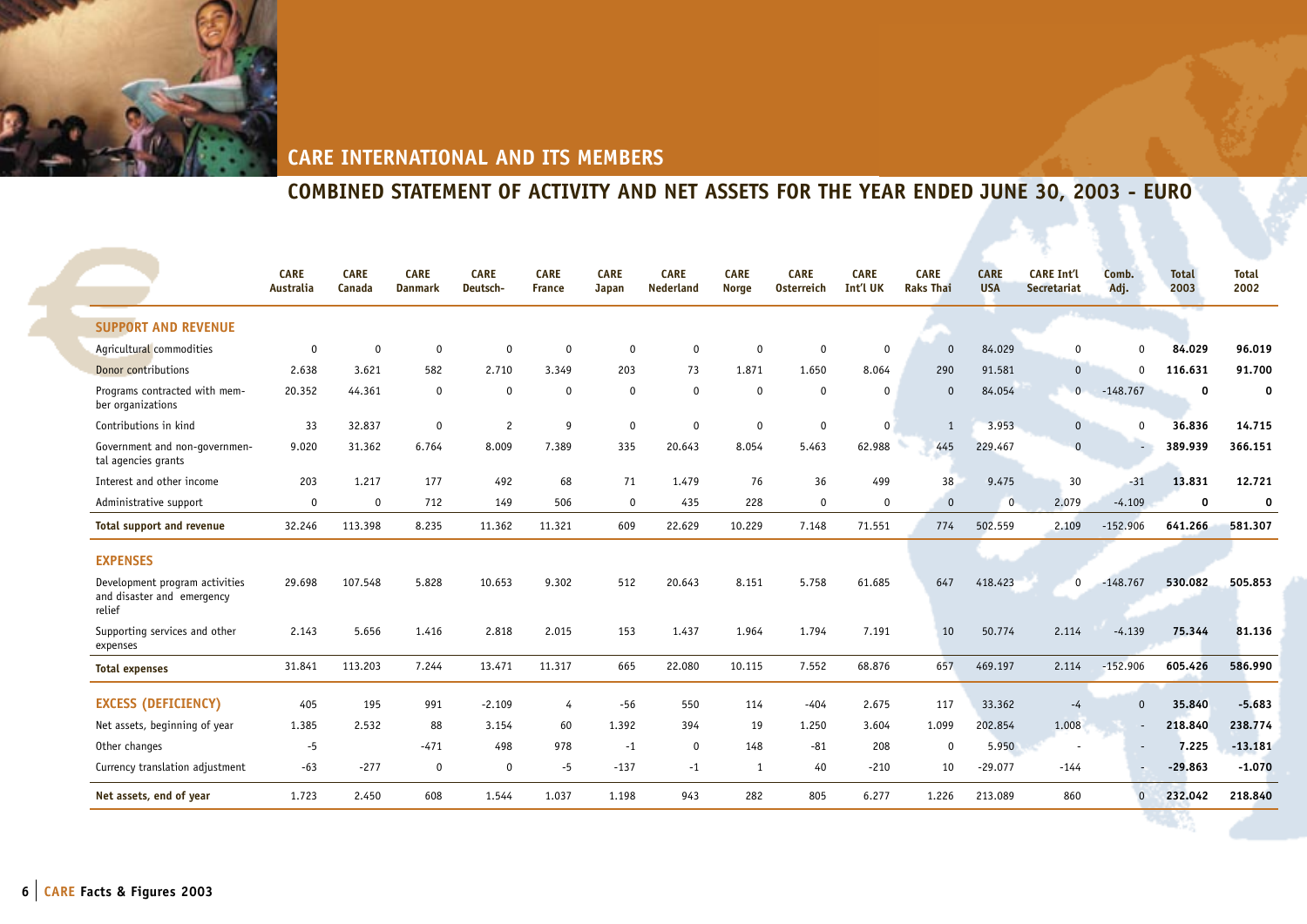

#### **COMBINED BALANCE SHEET FOR THE YEAR ENDED JUNE 30, 2003 - EURO**

|                                                                | <b>CARE</b><br>Australia | <b>CARE</b><br>Canada | <b>CARE</b><br><b>Danmark</b> | <b>CARE</b><br><b>Deutschland</b> | <b>CARE</b><br>France | <b>CARE</b><br>Japan | <b>CARE</b><br>Nederland | <b>CARE</b><br>Norge | <b>CARE</b><br><b>Osterreich</b> | <b>CARE</b><br>Int'l UK | <b>CARE</b><br><b>Raks Thai</b> | <b>CARE</b><br><b>USA</b> | <b>CARE Int'l</b><br>Secretariat | Comb.<br>Adj.            | <b>Total</b><br>2003 | <b>Total</b><br>2002 |  |
|----------------------------------------------------------------|--------------------------|-----------------------|-------------------------------|-----------------------------------|-----------------------|----------------------|--------------------------|----------------------|----------------------------------|-------------------------|---------------------------------|---------------------------|----------------------------------|--------------------------|----------------------|----------------------|--|
| <b>ASSETS</b>                                                  |                          |                       |                               |                                   |                       |                      |                          |                      |                                  |                         |                                 |                           |                                  |                          |                      |                      |  |
| Cash and short term investments                                | 9.910                    | 13.197                | 1.896                         | 2.686                             | 1.877                 | 236                  | 3.775                    | 2.197                | 3.523                            | 5.043                   | 1.700                           | 204.115                   | 798                              |                          | 250.951              | 268.934              |  |
| Receivables from governmental<br>and non-governmental agencies | 1.628                    | 14.806                | 1.268                         | 3.332                             | 1.829                 | 6                    | 14.460                   | 218                  | 174                              | 7.057                   | 46                              | 59.033                    | 276                              | $-11.874$                | 92.259               | 64.376               |  |
| Deposits and other assets                                      | 145                      | 3.498                 | 12                            | 32                                | 143                   | 987                  | 142                      | $\mathbf 0$          | 1.238                            | 313                     | 44                              | 162.832                   | 143                              | 0                        | 169.532              | 179.471              |  |
| Property and equipment, net                                    | 280                      | 2.550                 | 197                           | 95                                | 67                    | $\Omega$             | 41                       | 113                  | 62                               | 1.048                   | 464                             | 9.722                     | 19                               | $\overline{\phantom{a}}$ | 14.658               | 12.409               |  |
| <b>Total assets</b>                                            | 11.963                   | 34.051                | 3.373                         | 6.145                             | 3.916                 | 1.228                | 18.419                   | 2.528                | 4.998                            | 13.460                  | 2.254                           | 435.703                   | 1.236                            |                          | 527.400              | 525.191              |  |
| <b>LIABILITIES AND FUND BALANCE</b>                            |                          |                       |                               |                                   |                       |                      |                          |                      |                                  |                         |                                 |                           |                                  |                          |                      |                      |  |
| Accounts payable and accrued<br>expenses                       | 650                      | 6.191                 | $\mathbf{0}$                  | 93                                | 598                   | 7                    | 309                      | 39                   | 949                              | 855                     | 248                             | 40.301                    | 254                              | $-11.874$                | 38.622               | 59.907               |  |
| Social and fiscal liabilities                                  | $\Omega$                 | $\Omega$              | $\overline{0}$                | $\mathbf 0$                       | $\Omega$              | 5                    | $\mathbf 0$              | $\mathbf 0$          | $\Omega$                         | $\Omega$                | $\Omega$                        | 14.709                    | 122                              |                          | 14.836               | 16.537               |  |
| Advances by governmental and<br>non-governmental agencies      | 9.053                    | 24.814                | 2.588                         | 4.373                             | 2.281                 | 19                   | $\mathbf 0$              | 2.163                | 1.901                            | 0                       | 561                             | 128.265                   | 0                                | 0                        | 176.018              | 175.965              |  |
| Debt and other liabilities                                     | 537                      | 596                   | 176                           | 135                               | 0                     | 0                    | 17.166                   | 44                   | 1.343                            | 6.328                   | 219                             | 39.338                    | 0                                | $\Omega$                 | 65.882               | 53.942               |  |
| <b>Total liabilities</b>                                       | 10.240                   | 31.601                | 2.764                         | 4.601                             | 2.879                 | 31                   | 17.476                   | 2.246                | 4.193                            | 7.183                   | 1.028                           | 222.614                   | 376                              | $-11.874$                | 295.358              | 306.351              |  |
| Net assets                                                     | 1.723                    | 2.450                 | 608                           | 1.544                             | 1.037                 | 1.198                | 943                      | 282                  | 805                              | 6.277                   | 1.226                           | 213.089                   | 860                              | 0                        | 232.042              | 218.840              |  |
| <b>Total labilities and net assets</b>                         | 11.963                   | 34.051                | 3.373                         | 6.145                             | 3.916                 | 1.228                | 18.419                   | 2.528                | 4.998                            | 13.460                  | 2.254                           | 435.703                   | 1.236                            | $-11.874$                | 527.400              | 525.191              |  |